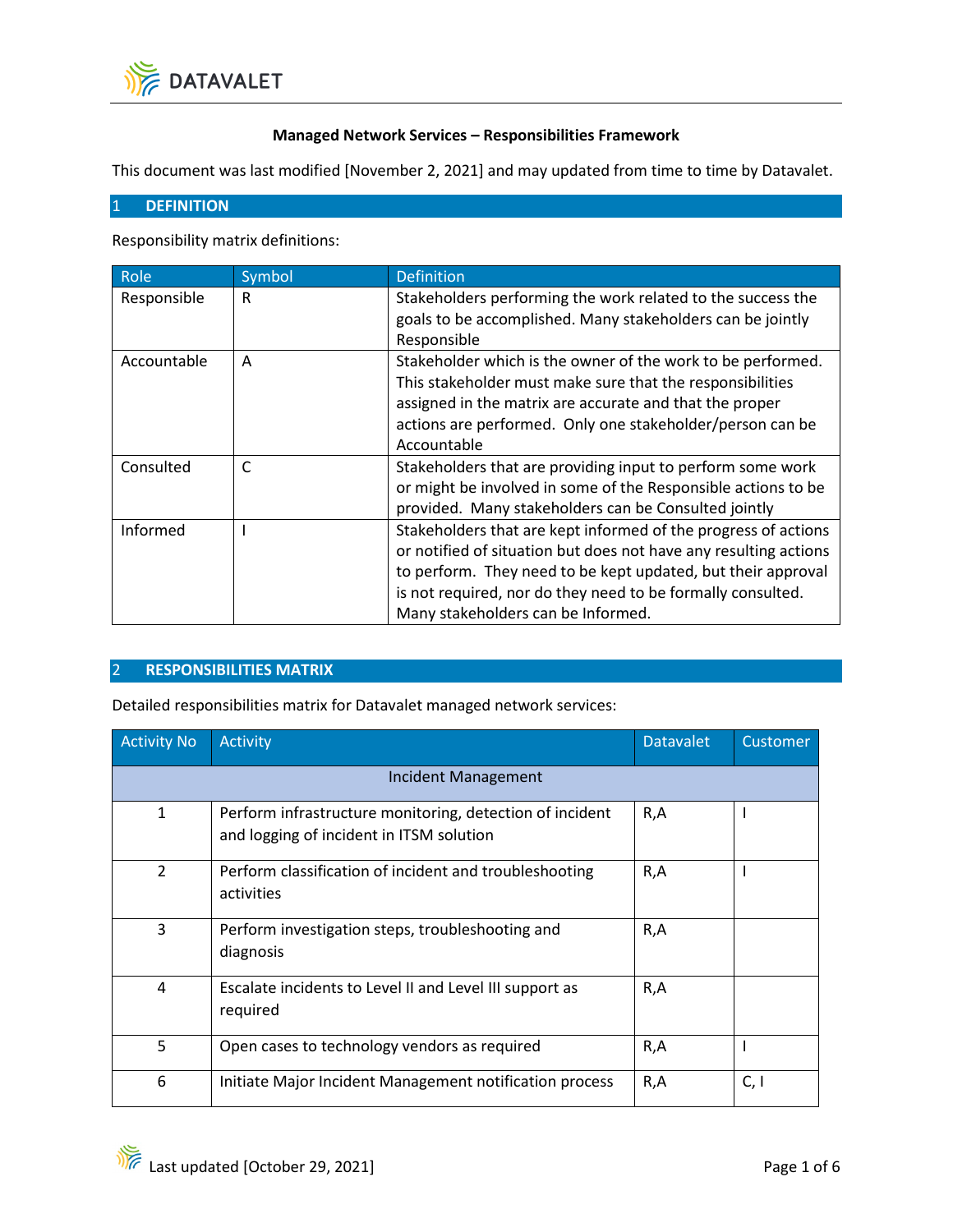

| <b>Activity No</b> | Activity                                                                                                                                        | <b>Datavalet</b> | Customer     |
|--------------------|-------------------------------------------------------------------------------------------------------------------------------------------------|------------------|--------------|
| 7                  | Manage and review ITSM queue of incidents to ensure<br>respect of SLO                                                                           | R,A              |              |
| 8                  | Perform update to incident ticket in the ITSM system                                                                                            | R,A              | T            |
| 9                  | Take action to resolve service outage or degradation,<br>documenting the intervention in the ticket and properly<br>resolving it                | R,A              | ı            |
| 10                 | Initiate Problem Management process                                                                                                             | R, A             | $\mathbf{I}$ |
| 11                 | Escalate to Datavalet NOC management any problems<br>resulting from multiple incidents or breaching tickets                                     | R, A             | I            |
| 12                 | Confirm resolution with customer                                                                                                                | R,A              | $\mathbf{I}$ |
| 13                 | Ensure availability of onsite resource for initial incident<br>assessment and troubleshooting (when possible) prior to<br>a technician dispatch | $\mathsf{R}$     | R, A         |
|                    | Service Request / Change Management                                                                                                             |                  |              |
| $\mathbf{1}$       | Recognize change requirement to the supported<br>environment and document service request for MACD                                              | R, A             | C            |
| $\overline{2}$     | Create service request ticket in Datavalet ITSM solution<br>based on client MACD request (email, phone, etc.)                                   | R, A             | C, I         |
| $\overline{3}$     | Validate and classify the type of request/change from the<br>client                                                                             | R, A             | C, I         |
| 4                  | Populate required tasks per stakeholders in the ticket to<br>perform MACD request                                                               | R, A             | C, I         |
| 5                  | Acknowledge required action to be perform as part of the<br>request                                                                             | R,A              | R,C,I        |
| 6                  | Create Change record, if required and submit for<br>approvals                                                                                   | R, A             | R, C         |
| $\overline{7}$     | Build change, develop implementation plan, rollback<br>procedures and test plans (as required)                                                  | R, A             | $\mathsf{I}$ |
| 8                  | Coordinate with external partners required action in<br>planning phase                                                                          | R, A             | R, I         |
| 9                  | Coordinate MACD activities with client teams as required                                                                                        | R,A              | R,C          |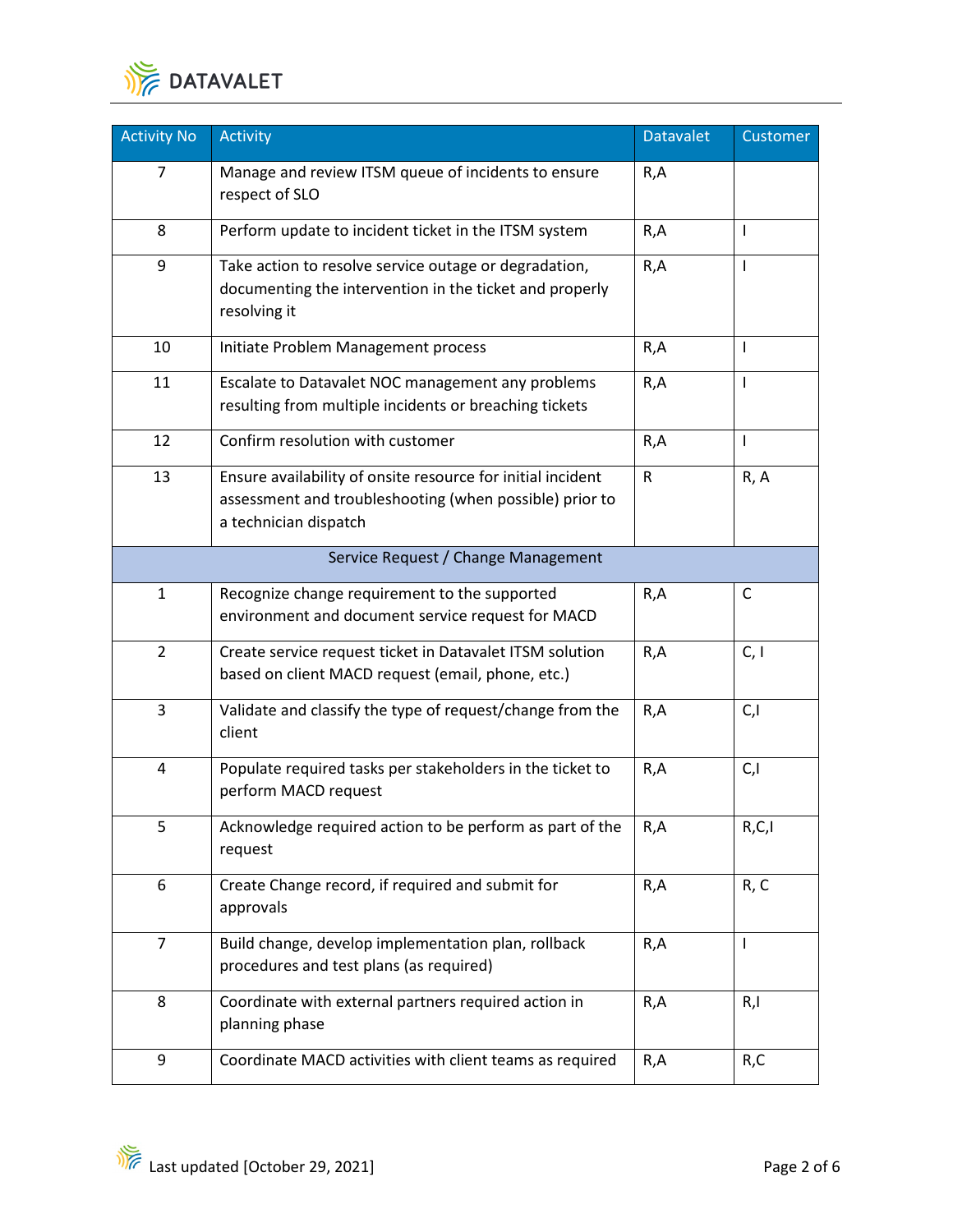

| <b>Activity No</b> | <b>Activity</b>                                                                                                                                                          | <b>Datavalet</b> | Customer       |
|--------------------|--------------------------------------------------------------------------------------------------------------------------------------------------------------------------|------------------|----------------|
| 10                 | Execute required tasks assigned via the Request/Change<br>record                                                                                                         | R,A              | R              |
| 11                 | Verify results and send change results notification                                                                                                                      | R,A              | T              |
| 12                 | Complete change/request record with final status                                                                                                                         | R,A              | T              |
| 13                 | Perform roll-back procedures for failed<br>change/implementation                                                                                                         | R,A              | C, I           |
| 14                 | Document failed change record and provide results to<br>client contact                                                                                                   | R, A             | C, I           |
| 15                 | Inform Datavalet of scheduled and approved Customer<br>infrastructure change that could have impact on Datavalet<br>managed service and coverage                         | $\mathsf{C}$     | R, A           |
|                    | Problem Management                                                                                                                                                       |                  |                |
| $\mathbf{1}$       | Perform incident review analysis                                                                                                                                         | R,A              | $\mathbf{I}$   |
| $\overline{2}$     | Identify, register and classify problems based on<br>occurrences and impact                                                                                              | R,A              | $\overline{1}$ |
| 3                  | Assign problem investigation to appropriate technical<br>specialist                                                                                                      | R,A              | T              |
| 4                  | Contact and assign client IT teams and/or external<br>partners/vendors required in the problem management<br>investigation                                               | R, A             | C, I           |
| 5                  | Lead problem investigation and diagnostic                                                                                                                                | R,A              | C, I           |
| 6                  | Schedule required update session with all required<br>stakeholders                                                                                                       | R,A              | T              |
| $\overline{7}$     | Update problem investigation ticket in Datavalet ITSM                                                                                                                    | R,A              | T              |
| 8                  | Identify know errors/problems and document problem<br>context                                                                                                            | R,A              | T              |
| 9                  | Document remediation actions in problem investigation<br>ticket/action plan                                                                                              | R,A              | T              |
| 10                 | Ensure results of problem investigation and remediation<br>activities are reflected in documentation (e.g. adjusting<br>process workflow, SOP and support knowledgebase) | R,A              | L              |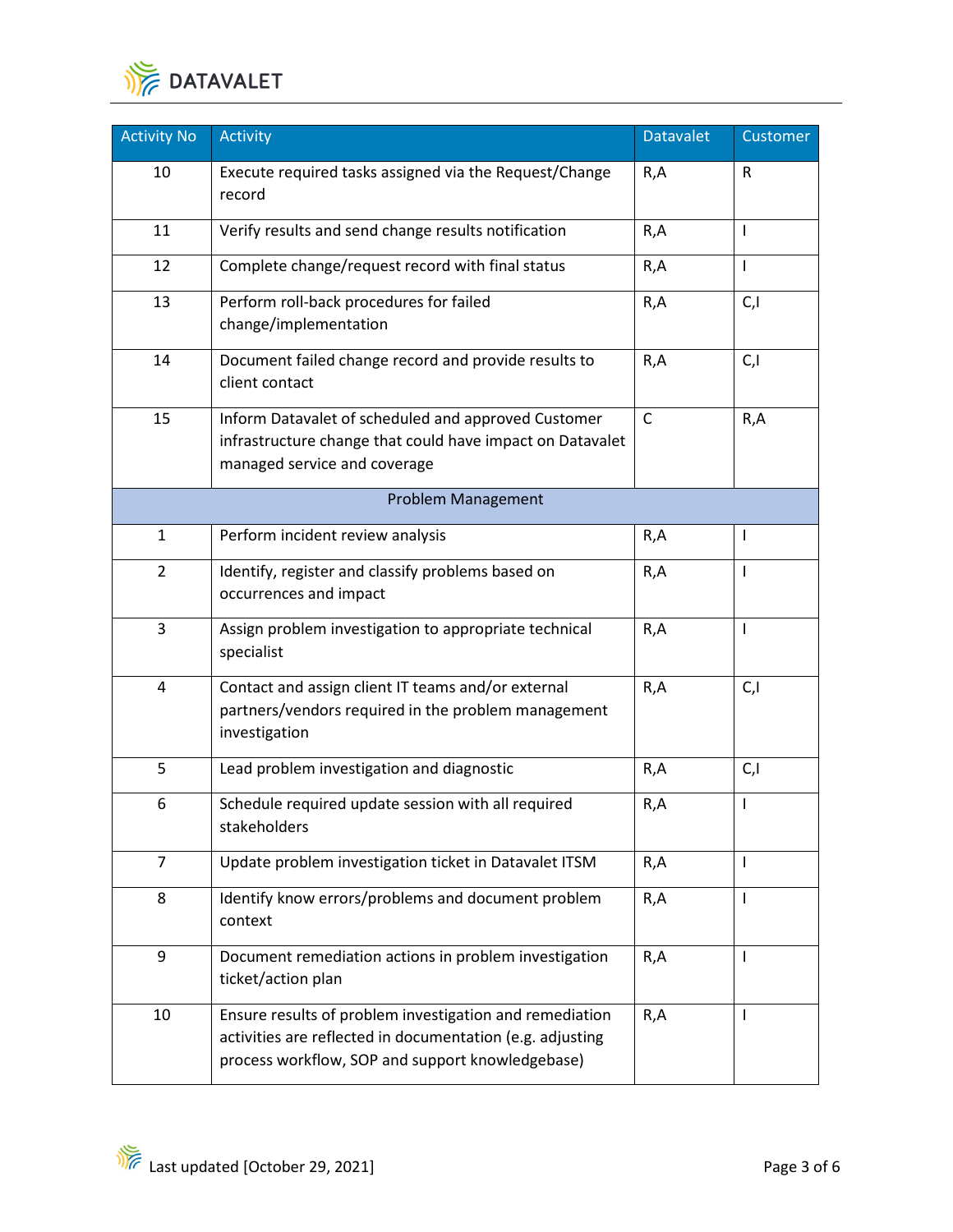

| <b>Activity No</b>                     | <b>Activity</b>                                                                                           | <b>Datavalet</b> | Customer    |  |
|----------------------------------------|-----------------------------------------------------------------------------------------------------------|------------------|-------------|--|
| 11                                     | Initiate Request for Change process in the event it is<br>required to eliminate root cause of problem     | R,A              | I           |  |
|                                        | Event Management, Monitoring and Availability                                                             |                  |             |  |
| $\mathbf{1}$                           | Identify required availability of critical systems and<br>component                                       | C,I              | R,A         |  |
| $\overline{2}$                         | Review solutions availability measure and monitoring<br>capabilities                                      | R, A             | T           |  |
| $\overline{3}$                         | Assess impact of unavailability of IT components and<br>review impact / severity associated (if required) | $\mathsf R$      | R, A        |  |
| $\overline{4}$                         | Identify and communicate planned downtime                                                                 | R, A             | $\mathsf R$ |  |
| 5                                      | Collect live information from IT environment supported                                                    | R,A              | I           |  |
| 6                                      | Consolidate feeds and logs into Datavalet proprietary<br>surveillance platform where required             | R,A              |             |  |
| $\overline{7}$                         | Investigate unplanned non-availability of solution and<br>take appropriate remediation actions            | R, A             | T           |  |
| 8                                      | Define reporting and measures requirements and share<br>with partners                                     | R, A             | C, I        |  |
| 9                                      | Create necessary report and system extraction to create<br>expected reports to client                     | R, A             | T           |  |
| 10                                     | Continuously monitor IT infrastructure availability                                                       | R,A              |             |  |
| 11                                     | Apply required security and accesses rules                                                                | R,A              | $\mathsf R$ |  |
| 12                                     | Comply with maintenance obligations and predict future<br>availability requirements                       | R,A              | R           |  |
| 13                                     | Monitor console for alarms and service degradation<br>notifications                                       | R,A              |             |  |
| 14                                     | Respond to automated monitoring alarms received and<br>initiate incident management process as required   | R,A              | I           |  |
| <b>Information Security Management</b> |                                                                                                           |                  |             |  |
| $\mathbf{1}$                           | Identify and communicate to Datavalet security goals and<br>policies requirements                         | $\mathbf{I}$     | R,A         |  |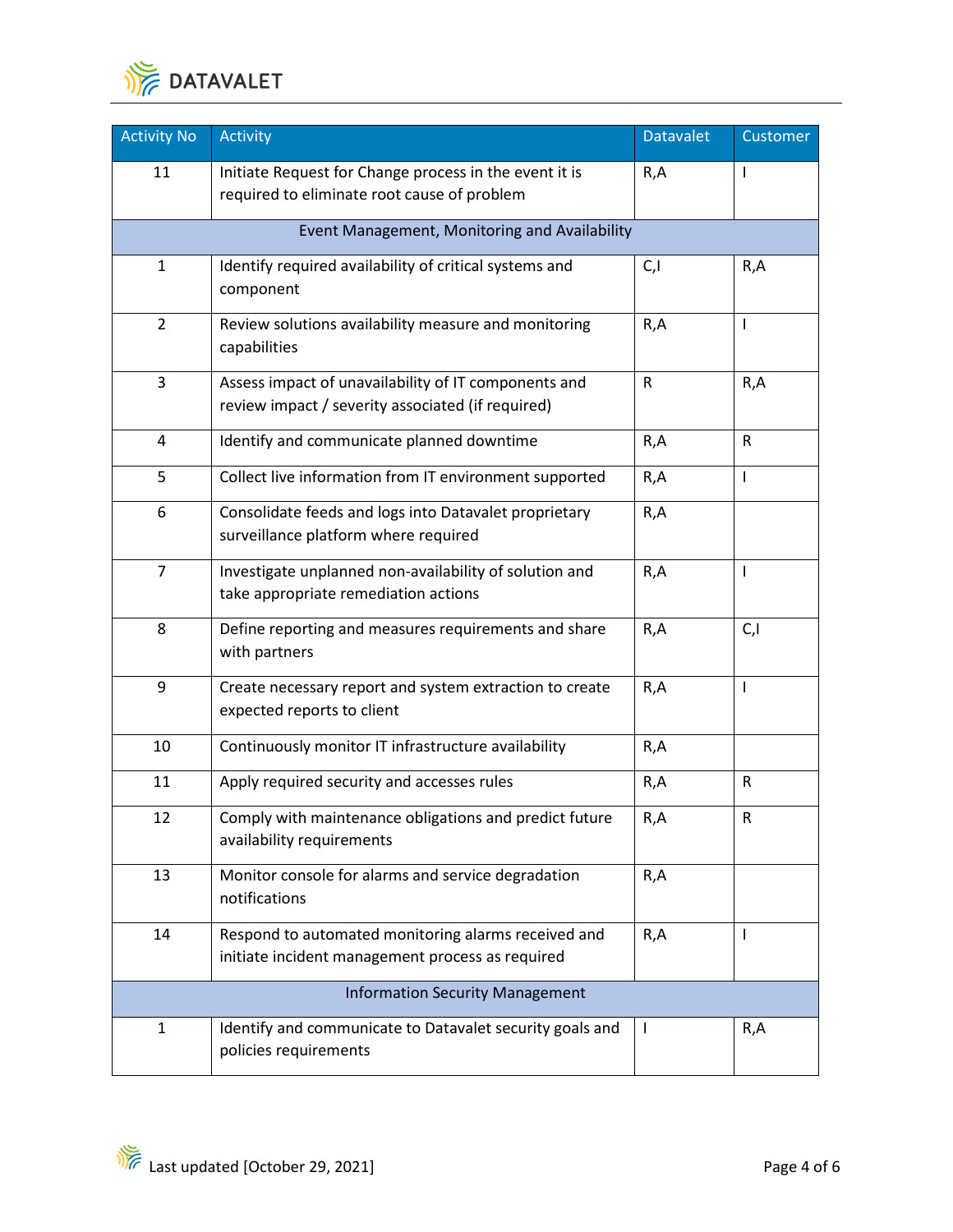

| <b>Activity No</b>      | <b>Activity</b>                                                                                                                                                                                                                      | <b>Datavalet</b> | Customer |
|-------------------------|--------------------------------------------------------------------------------------------------------------------------------------------------------------------------------------------------------------------------------------|------------------|----------|
| $\overline{2}$          | Apply, align and adhere to the client security policies,<br>standards, procedures and guidelines as applicable                                                                                                                       | $\mathsf R$      | R,A      |
| $\overline{3}$          | Identify approval conditions and guidelines that would<br>permit Datavalet to proceed in processing certain<br>requests (i.e. MACDs, security/logon, access or passwords<br>reset, etc.) in accordance with client security policies | ${\sf R}$        | R, A     |
| $\overline{\mathbf{4}}$ | Regularly review with client security requirements that<br>could affect service delivery or address business changes<br>and objectives                                                                                               | $\mathsf{R}$     | R, A     |
| 5                       | Perform required security investigation and assessment<br>(i.e. criminal case validation) of Datavalet employee to<br>confirm compliance with security standards                                                                     | $\mathsf R$      | R, A     |
| 6                       | Participate, as required, in security investigation related<br>to the supported IT infrastructure                                                                                                                                    | ${\sf R}$        | R, A     |
| $\overline{7}$          | Provide required evidence for client security audit to<br>confirm compliance (as required) as a type 3 change<br>(project fees might apply)                                                                                          | $\mathsf R$      | R,A      |
| 8                       | Provide update and confirmation of actions to be<br>performed on supported infrastructure aligned with client<br>security action plan and requests                                                                                   | $\mathsf{R}$     | R, A     |
|                         | <b>Operations, Patch and Performance Management</b>                                                                                                                                                                                  |                  |          |
| 9                       | Perform ongoing preventive maintenance for monitoring<br>tools and supported infrastructure                                                                                                                                          | R,A              | C, I     |
| 10                      | Maintain monitors/thresholds and correlations rules                                                                                                                                                                                  | R, A             |          |
| 11                      | Perform minor version upgrades and patches/hotfix on<br>supported infrastructure as per Change management<br>guidelines                                                                                                              | R, A             | T        |
| 12                      | Contact external vendors for any 3rd level support of tools<br>or software issues                                                                                                                                                    | R,A              |          |
| 13                      | Respect service level targets and agreed maintenance<br>window timeframes                                                                                                                                                            | R, A             | L        |
| 14                      | Maintain access security to all components of the<br>infrastructure environment supported remotely                                                                                                                                   | R, A             | C, I     |